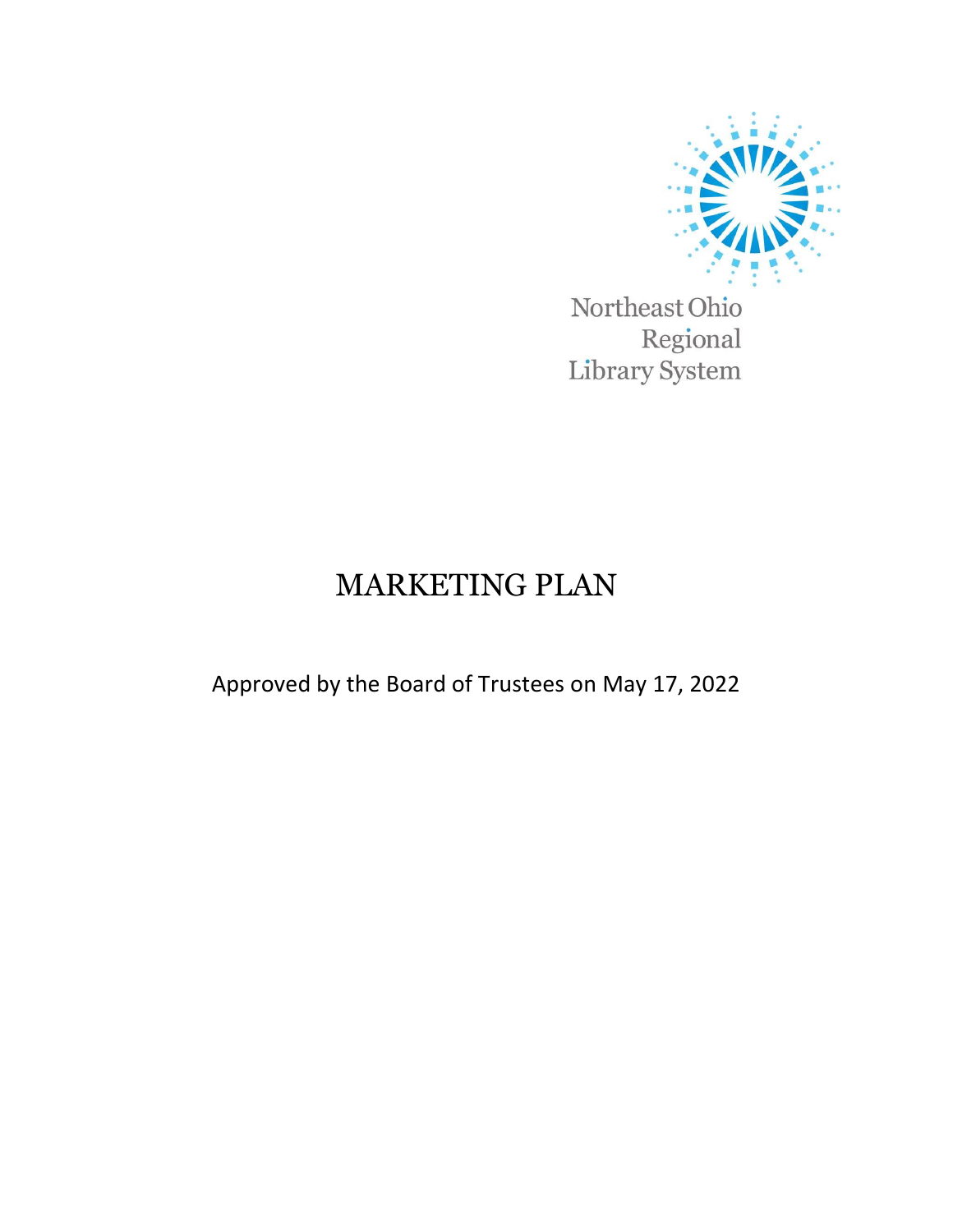# **INTRODUCTION**

The Northeast Ohio Regional Library System (NEO-RLS) is a multi-type library consortium bringing together a wide variety of talents and resources to maximize library potential throughout the 22-county region. While partially funded through the State of Ohio, NEO-RLS is heavily dependent on the membership dues paid by public, academic, special, and school library members, as well as fees for services. The staff of NEO-RLS provides high quality training, professional development opportunities, and services that meet the varying needs of regional members.

# **JUSTIFICATION**

This plan is intended to guide the on-going marketing efforts of NEO-RLS to work in tandem with the organizational goals and objectives of current and future strategic plans. A review of the plan will be conducted every two years using a SWOTA analysis and updates will be made as needed.

## **MISSION STATEMENT**

NEO-RLS provides high-quality, high-value staff and organizational development opportunities, and dynamic collaborative possibilities to the diverse Northeast Ohio library community.

## **VISION**

NEO-RLS is the catalyst for maximizing library potential.

## **VALUES**

#### *Member Focused*

We are committed to serving our members with the highest standards of respect, integrity, honesty, communication, and confidentiality. We are committed to maximizing member benefits through good stewardship.

#### *Proactive*

We are committed to providing innovative and sustainable services and learning opportunities that allow the libraries and library staff in our region to perform exceptionally and remain at the forefront of the profession.

#### *Inclusive*

We are committed to creating and supporting a fair and healthy, high-performing community by ensuring equitable access to resources and opportunities to all. We enable individuals and groups to feel safe, respected, engaged, motivated, and valued for who they are and for their contributions.

#### *Collaborative*

We are committed to collaboration as the key to serving all of the library types in our region.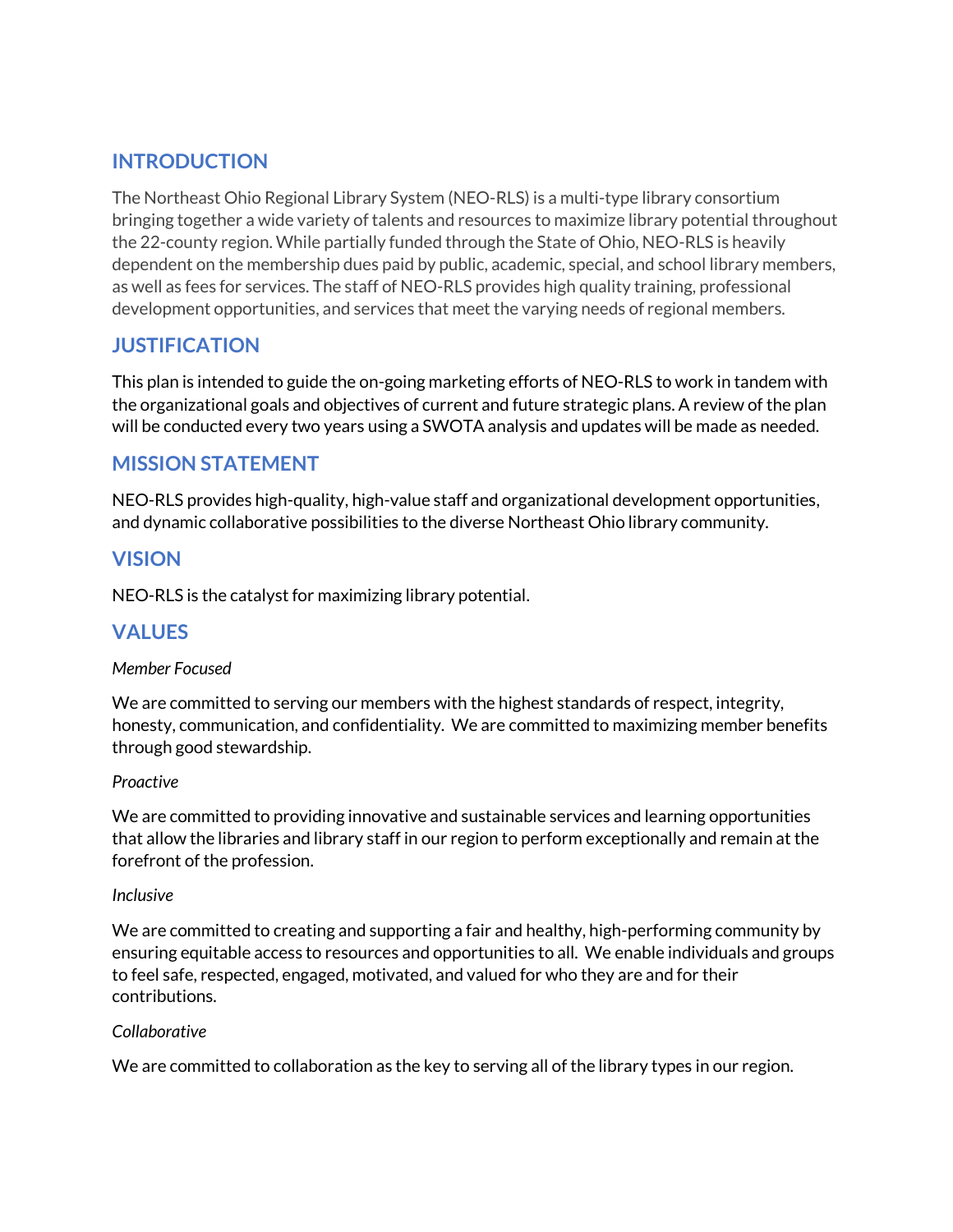# **SITUATION ANALYSIS**

#### Target Audience

NEO-RLS serves all public, academic, school, and special libraries located within the Northeast Ohio region. However, the target audiences can be segmented further into the following groups:

- Library staff/paraprofessionals
- Professional librarians
- Library administrators
- MLIS students
- Retirees
- Out of region individuals
- Out of state individuals

Needs of target audience: \*

- Continuing education
- Network and collaboration opportunities
- Consulting services
- Vendor discounts
- Circulating collections

\*A needs assessment survey is conducted every two years per the Administrative Policy manual.

According to survey data from 2021, NEO-RLS members desired more diversity in continuing education offerings and speakers. Members asked for more DEI training for their staff and help with recruiting more diverse job applicants. They also expressed interest in marketing and IT specific programming.

Many respondents felt that programs and services were more tailored to library management and administration. Participants asked for increased continuing education offerings relevant to library staff. There was an interest in knowing more about, and, in increasing representation of library staff on NEO-RLS committees and board.

#### Product/Services

- Continuing Education
	- o In-person & online
	- o Webinar Archive
	- o Network groups
	- o Academies
	- o Special Events
- Vendor discounts
- Consulting
	- o Strategic planning
	- o Staff Day Planning
	- o e-Rate
	- o One-on-one management coaching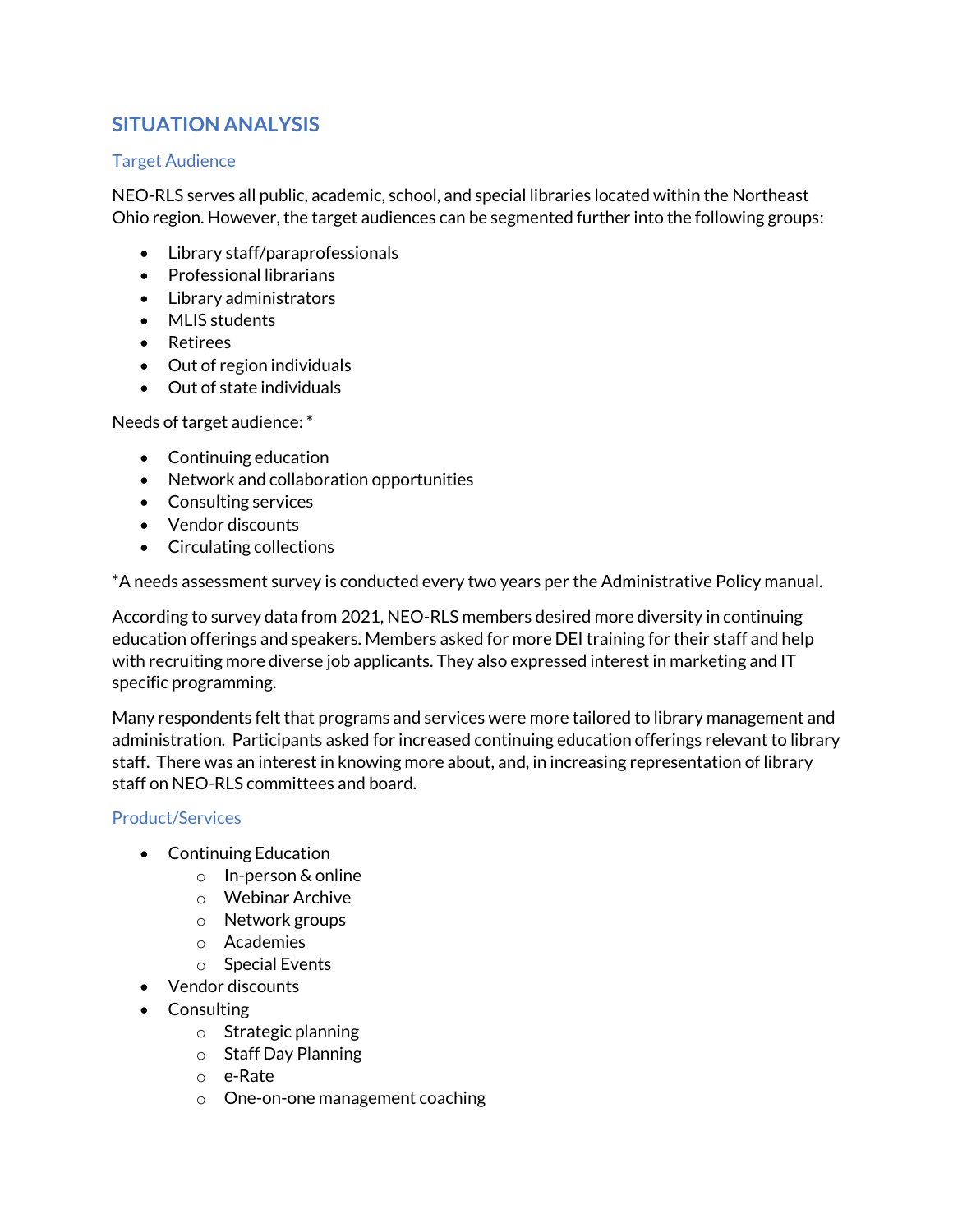- o Custom consulting
- Salary survey

### **Competitors**

Although NEO-RLS does not have direct competitors, the following organizations within Ohio provide some similar or overlapping services.

- Regionals
	- o [SWON](https://swonlibraries.org/) network groups
	- o **[SERLS](https://www.serls.org/)** kits
	- o [NORWELD](https://www.norweld.org/) Continuing education (emphasis on youth services), web hosting
- [OLC](https://olc.org/)
	- o Advocacy
	- o Continuing education
	- o Trustee training
	- o New Director training
	- o Annual conference
	- o Vendor discounts
- [OPLIN](https://www.oplin.ohio.gov/)
	- o Website hosting
	- o Internet services
	- o Continuing education
	- o NorthStar Digital literacy
- **[OhioNET](https://www.ohionet.org/)** 
	- o Cataloging training
	- o EResources
	- o Vendor discounts
	- o Technology Services
- [OCLC](https://www.oclc.org/en/home.html)
	- o WorldCat/Online catalog training
	- o WebJunction
- [State Library of Ohio](https://library.ohio.gov/)
	- o Continuing education
	- o Strategic planning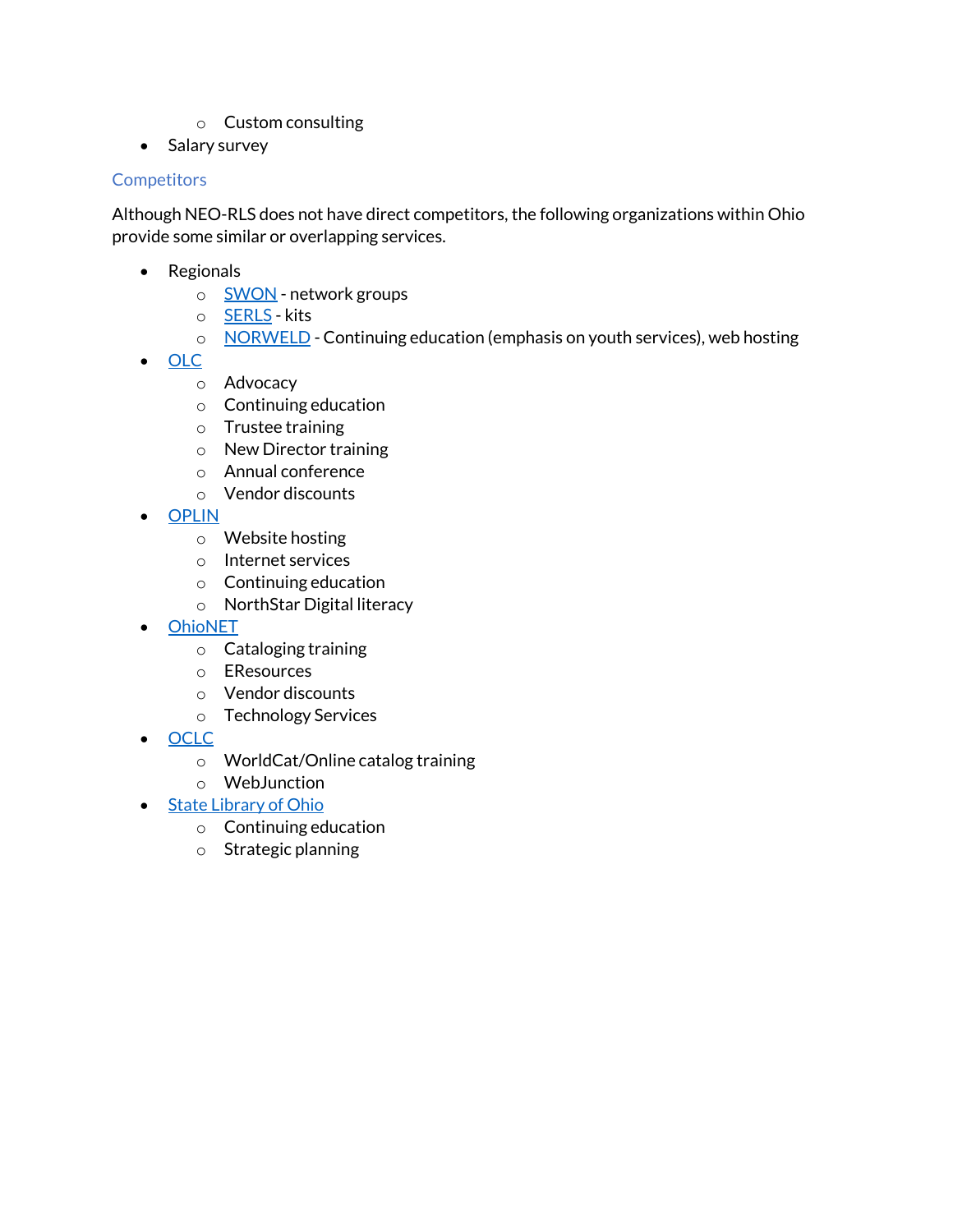# **SWOTA ANALYSIS**

| <b>Strengths</b><br>• Flexibility of newsletter template and website<br>• Collaborative marketing<br>• Known resource for regional library information<br>• Active and engaged Marketing/PR Advisory<br>Group<br>• Positive public image<br>• DEIA awareness in marketing materials<br>• Awareness of member needs<br>• Newsletter                 | Opportunities<br>· Upgrading website/new MMS<br>• Leverage partnerships for marketing<br>• Better utilize targeted marketing<br>• Marketing outside of the region<br>. Information packets for new board and<br>committee members, new directors, and speakers<br>• Infographics for communicating impact<br>· Improvements to newsletter<br>• More intentional marketing related to DEIA<br>• Better utilization of marketing statistics |
|----------------------------------------------------------------------------------------------------------------------------------------------------------------------------------------------------------------------------------------------------------------------------------------------------------------------------------------------------|-------------------------------------------------------------------------------------------------------------------------------------------------------------------------------------------------------------------------------------------------------------------------------------------------------------------------------------------------------------------------------------------------------------------------------------------|
| <b>Weaknesses</b><br>• No established marketing plan<br>• Ineffective social media presence<br>• Inconsistent use of targeted marketing<br>• Website hosted - duplication of processes and no<br>automation<br>• No staff members dedicated to marketing                                                                                           | <b>Threats</b><br>• Funding insecurity<br>• Loss of members or member participation<br>• Overshadowed by competitors<br>• Regional library funding<br>. Instability in the library workforce<br>• Social media becoming irrelevant/changing<br>• Limited access to free marketing tools<br>• Lack of technology knowledge or access to<br>technology on part of library staff                                                             |
| <b>Aspirations</b><br>• Communicate with all members regardless of<br>technology access or knowledge<br>· Utilize unique modes of marketing, such as a<br>podcasts<br>• National awareness and participation of NEO-<br><b>RLS</b><br>• Staff member solely dedicated to marketing<br>• Capacity to help libraries in our region with<br>marketing |                                                                                                                                                                                                                                                                                                                                                                                                                                           |

# **MARKETING STRATEGY**

#### Positioning

• High-quality/low-cost/local

NEO-RLS offers high-quality and relevant continuing education and services at affordable rates.

#### Promotion

NEO-RLS currently uses the website and newsletter for the bulk of its marketing efforts. A weekly e-mail newsletter is sent to all NEO-RLS members that highlights current continuing education offerings, relevant services, and topics of interest.

Social media platforms have not been utilized to a high degree. Recently, Facebook and LinkedIn have been set up and NEO-RLS staff plan to post more regularly.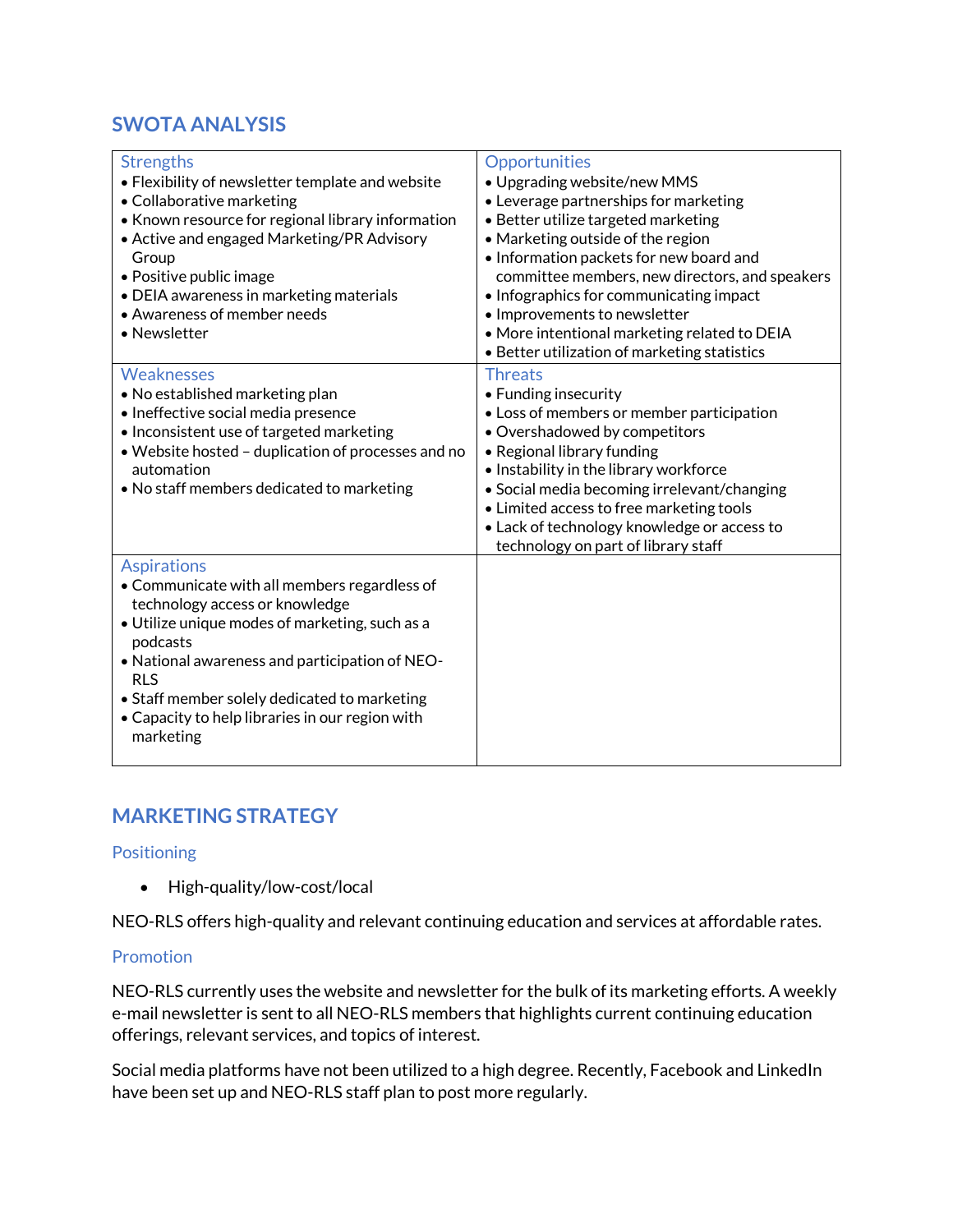Promotional flyers and brochures are provided to members online through the website and at site visits and in-person events.

#### Goals & Objectives

- Increase individual and library membership
- Increase consulting revenue
- Stronger social media presence
- More awareness within and outside of the region
- More consistent and inclusive branding
	- o Redesign newsletter

#### Promotional Schedule/Guidelines

• Special Newsletter Schedule - Last week of every month $*$ 

| Jan        | <b>Vendors</b>                                          |
|------------|---------------------------------------------------------|
| Feb        | Academic Libraries                                      |
| Mar        | <b>Special Libraries</b>                                |
| Apr        | NEO-RLS Governance and Leadership                       |
| May        | Awards                                                  |
| Jun        | <b>Public Libraries</b>                                 |
| Jul        | <b>Annual Report</b>                                    |
| Aug        | <b>School Libraries</b>                                 |
| Sept       | Letter of Intent – benefits of membership/impact report |
| Oct        | Tech/IT                                                 |
| <b>Nov</b> | Consulting                                              |
| <b>Dec</b> | <b>Summer Reading</b>                                   |

#### \*Per holiday

- Social media (Facebook and LinkedIn)
	- o Posts via Canva Content Calendar
	- o Guidelines for posting
		- Special events in person
			- Every two weeks (starting 6 weeks prior to the event)
		- **•** Webinars
			- Two weeks prior to the event
		- **Updates/announcements as needed**
- Broadcast emails as needed
	- $\circ$  Under 25 participants registered two weeks prior to the event
	- o Recruitment
		- **Board**
		- Board committees
		- **Advisory groups**
	- o Summer reading
	- o Special events
	- o Announcements